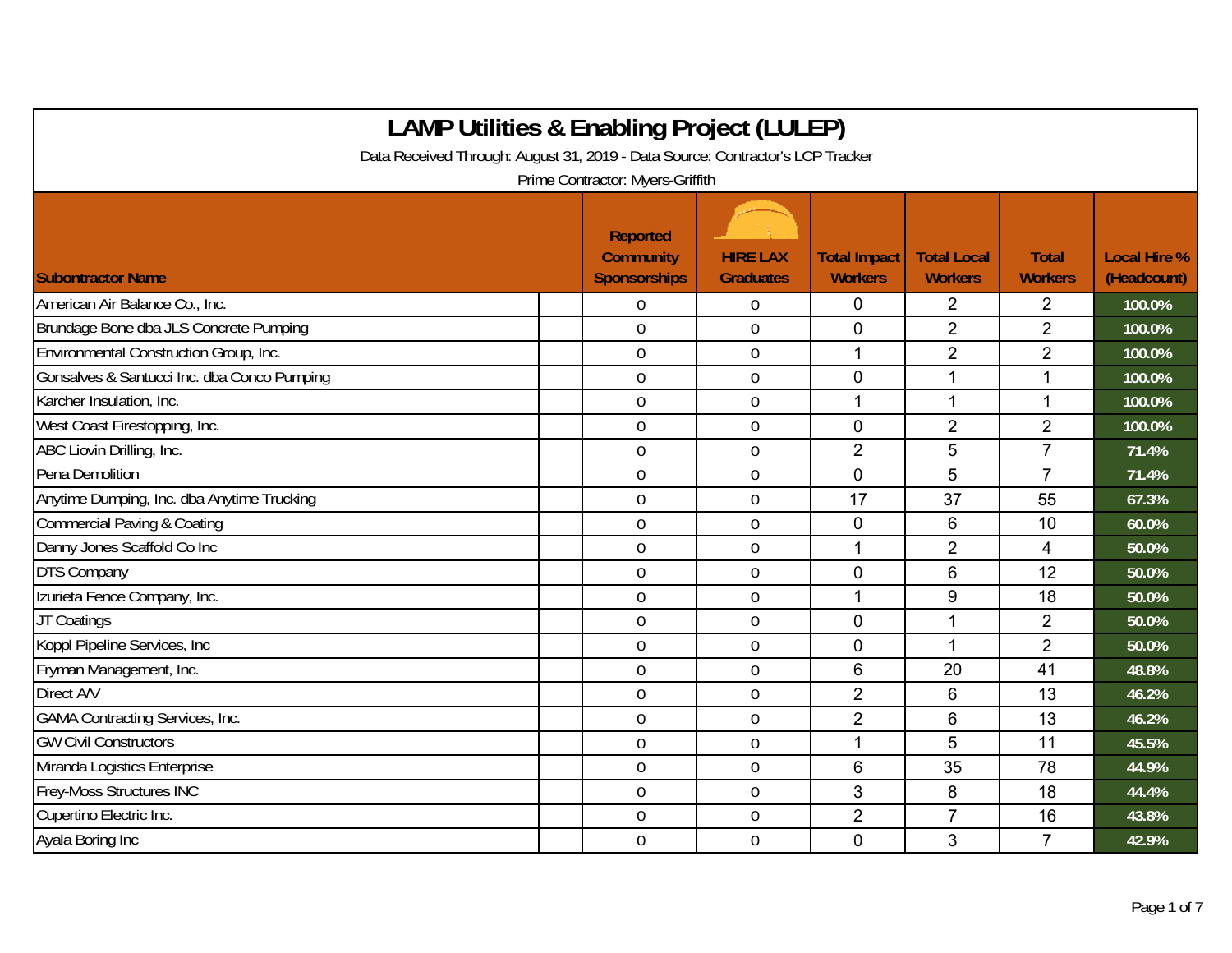| <b>LAMP Utilities &amp; Enabling Project (LULEP)</b><br>Data Received Through: August 31, 2019 - Data Source: Contractor's LCP Tracker |                                                            |                                     |                                       |                                      |                                |                                    |  |  |  |
|----------------------------------------------------------------------------------------------------------------------------------------|------------------------------------------------------------|-------------------------------------|---------------------------------------|--------------------------------------|--------------------------------|------------------------------------|--|--|--|
| Prime Contractor: Myers-Griffith                                                                                                       |                                                            |                                     |                                       |                                      |                                |                                    |  |  |  |
| <b>Subontractor Name</b>                                                                                                               | <b>Reported</b><br><b>Community</b><br><b>Sponsorships</b> | <b>HIRE LAX</b><br><b>Graduates</b> | <b>Total Impact</b><br><b>Workers</b> | <b>Total Local</b><br><b>Workers</b> | <b>Total</b><br><b>Workers</b> | <b>Local Hire %</b><br>(Headcount) |  |  |  |
| J.V Land Clearing Co., Inc.                                                                                                            | $\Omega$                                                   | $\overline{0}$                      | 1                                     | 6                                    | 14                             | 42.9%                              |  |  |  |
| Wagner Engineering & Survey, Inc.                                                                                                      | $\overline{0}$                                             | $\mathbf 0$                         | $\mathbf 0$                           | 8                                    | 19                             | 42.1%                              |  |  |  |
| 24 Hour Sweeping Inc A                                                                                                                 | $\mathbf 0$                                                | $\boldsymbol{0}$                    | 1                                     | 5                                    | 12                             | 41.7%                              |  |  |  |
| <b>Axion Group</b>                                                                                                                     | $\mathbf 0$                                                | $\overline{0}$                      | 4                                     | 12                                   | 29                             | 41.4%                              |  |  |  |
| A1 Management & Inspection, Inc.                                                                                                       | $\overline{0}$                                             | $\overline{0}$                      | $\overline{1}$                        | $\overline{2}$                       | 5                              | 40.0%                              |  |  |  |
| Alert Insulation Co., Inc.                                                                                                             | $\overline{0}$                                             | $\mathbf 0$                         | $\mathbf 0$                           | $\overline{4}$                       | 10                             | 40.0%                              |  |  |  |
| Pan-Pacific Mechanical                                                                                                                 | $\mathbf 0$                                                | $\mathbf 0$                         | $\mathbf 0$                           | $\overline{2}$                       | 5                              | 40.0%                              |  |  |  |
| Steve Bubalo Construction Co                                                                                                           | $\mathbf 0$                                                | $\mathbf 0$                         | 5                                     | 10                                   | 25                             | 40.0%                              |  |  |  |
| Terra Pave, Inc.                                                                                                                       | $\mathbf 0$                                                | $\pmb{0}$                           | 1                                     | 4                                    | 10                             | 40.0%                              |  |  |  |
| Comet Electric, Inc.                                                                                                                   | $\mathbf 0$                                                | $\mathbf 0$                         | $\mathbf{1}$                          | 32                                   | 83                             | 38.6%                              |  |  |  |
| <b>Blois Construction, Inc.</b>                                                                                                        | $\overline{0}$                                             | $\overline{0}$                      | $\overline{2}$                        | 5                                    | 13                             | 38.5%                              |  |  |  |
| Resource Environmental, Inc.                                                                                                           | $\mathbf 0$                                                | $\mathbf 0$                         | $\overline{2}$                        | 18                                   | 47                             | 38.3%                              |  |  |  |
| ISEC, Inc.                                                                                                                             | $\mathbf 0$                                                | $\overline{0}$                      | $\overline{2}$                        | 16                                   | 42                             | 38.1%                              |  |  |  |
| Badger Daylighting Corp.                                                                                                               | $\mathbf 0$                                                | $\boldsymbol{0}$                    | $\mathbf 0$                           | 14                                   | 37                             | 37.8%                              |  |  |  |
| Building Electronic Controls, Inc.                                                                                                     | $\mathbf 0$                                                | $\boldsymbol{0}$                    | $\mathbf 0$                           | 3                                    | 8                              | 37.5%                              |  |  |  |
| Corradini Corp.                                                                                                                        | $\overline{0}$                                             | $\overline{0}$                      | $\mathbf{1}$                          | $\overline{4}$                       | 11                             | 36.4%                              |  |  |  |
| GGG Demolition, Inc.                                                                                                                   | $\overline{0}$                                             | $\boldsymbol{0}$                    | $\mathbf 0$                           | 4                                    | 11                             | 36.4%                              |  |  |  |
| Psomas                                                                                                                                 | $\mathbf 0$                                                | $\boldsymbol{0}$                    | $\overline{0}$                        | 4                                    | 11                             | 36.4%                              |  |  |  |
| <b>Griffith Company</b>                                                                                                                | $\overline{2}$                                             | $\mathbf{1}$                        | 12                                    | 58                                   | 161                            | 36.0%                              |  |  |  |
| <b>Red Hawk Services</b>                                                                                                               | $\mathbf 0$                                                | $\pmb{0}$                           | 3                                     | 6                                    | 17                             | 35.3%                              |  |  |  |
| <b>Taft Electric Company</b>                                                                                                           | $\mathbf 0$                                                | $\boldsymbol{0}$                    | 6                                     | 13                                   | 37                             | 35.1%                              |  |  |  |
| <b>Concrete Coring Company</b>                                                                                                         | $\overline{0}$                                             | $\mathbf 0$                         | $\mathbf 1$                           | 9                                    | 26                             | 34.6%                              |  |  |  |
| Myers & Sons Griffith, JV                                                                                                              | 3                                                          | $\overline{2}$                      | 9                                     | 48                                   | 142                            | 33.8%                              |  |  |  |
| Global Modular Inc.                                                                                                                    | $\mathbf 0$                                                | $\mathbf 0$                         | $\overline{0}$                        | 3                                    | 9                              | 33.3%                              |  |  |  |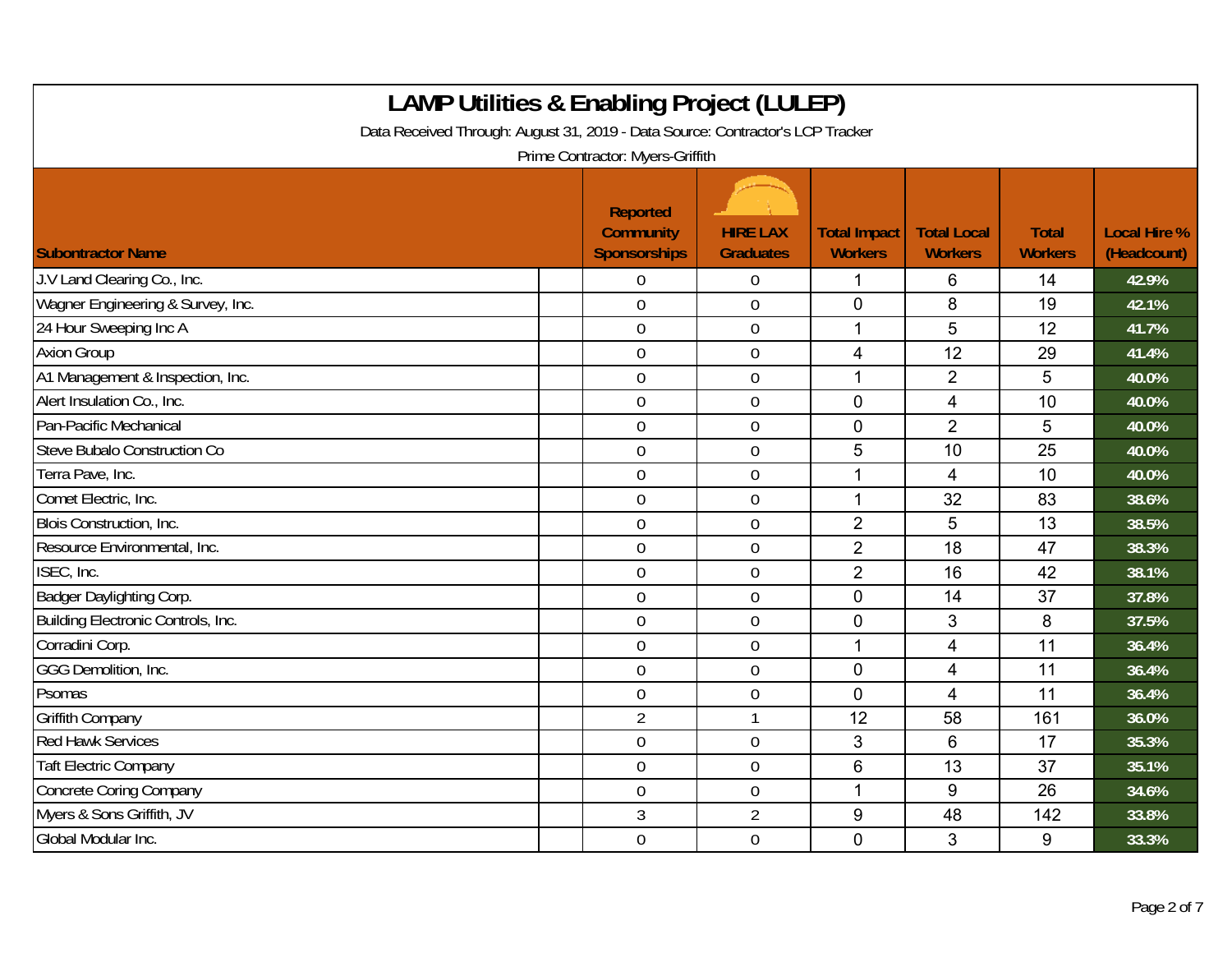| <b>LAMP Utilities &amp; Enabling Project (LULEP)</b><br>Data Received Through: August 31, 2019 - Data Source: Contractor's LCP Tracker<br>Prime Contractor: Myers-Griffith |                                                            |                                     |                                       |                                      |                                |                                    |  |  |
|----------------------------------------------------------------------------------------------------------------------------------------------------------------------------|------------------------------------------------------------|-------------------------------------|---------------------------------------|--------------------------------------|--------------------------------|------------------------------------|--|--|
| <b>Subontractor Name</b>                                                                                                                                                   | <b>Reported</b><br><b>Community</b><br><b>Sponsorships</b> | <b>HIRE LAX</b><br><b>Graduates</b> | <b>Total Impact</b><br><b>Workers</b> | <b>Total Local</b><br><b>Workers</b> | <b>Total</b><br><b>Workers</b> | <b>Local Hire %</b><br>(Headcount) |  |  |
| <b>Planet Green Environmental</b>                                                                                                                                          | 0                                                          | $\overline{0}$                      | $\mathbf 0$                           | 1                                    | 3                              | 33.3%                              |  |  |
| Royal Electric Company                                                                                                                                                     | $\overline{0}$                                             | $\overline{0}$                      | $\overline{0}$                        | $\mathbf{1}$                         | 3                              | 33.3%                              |  |  |
| Techniquex, Inc.                                                                                                                                                           | $\mathbf 0$                                                | $\overline{0}$                      | $\mathbf 0$                           | $\overline{2}$                       | 6                              | 33.3%                              |  |  |
| Versatile Coatings Inc.                                                                                                                                                    | $\mathbf 0$                                                | $\overline{0}$                      | $\mathbf 0$                           | $\overline{4}$                       | 12                             | 33.3%                              |  |  |
| Crown Fence Co                                                                                                                                                             | 0                                                          | $\overline{0}$                      | 1                                     | 13                                   | 40                             | 32.5%                              |  |  |
| Matrix Environmental, Inc.                                                                                                                                                 | $\overline{0}$                                             | $\boldsymbol{0}$                    | $\overline{\phantom{a}}$              | 8                                    | 25                             | 32.0%                              |  |  |
| Myers & Sons Construction LP                                                                                                                                               | $\mathbf 0$                                                | $\overline{0}$                      | 1                                     | 13                                   | 41                             | 31.7%                              |  |  |
| Rosendin Electric                                                                                                                                                          | $\overline{0}$                                             | $\overline{0}$                      | 3                                     | $\overline{7}$                       | 23                             | 30.4%                              |  |  |
| Anderson Charnesky Structural Steel, Inc.                                                                                                                                  | $\mathbf 0$                                                | $\overline{0}$                      | $\mathbf 0$                           | $\overline{2}$                       | $\overline{7}$                 | 28.6%                              |  |  |
| CMB Structures, Inc.                                                                                                                                                       | $\mathbf 0$                                                | $\overline{0}$                      | $\mathbf 0$                           | $\overline{2}$                       | $\overline{7}$                 | 28.6%                              |  |  |
| N-U Enterprise                                                                                                                                                             | 0                                                          | $\mathbf 0$                         | 1                                     | 8                                    | 28                             | 28.6%                              |  |  |
| <b>SC Building Materials</b>                                                                                                                                               | 0                                                          | $\overline{0}$                      | 1                                     | $\overline{2}$                       | $\overline{7}$                 | 28.6%                              |  |  |
| Wilson & Hampton Painting Contractors                                                                                                                                      | $\overline{0}$                                             | $\overline{0}$                      | 1                                     | $\overline{2}$                       | $\overline{7}$                 | 28.6%                              |  |  |
| <b>ABC Resources</b>                                                                                                                                                       | $\overline{0}$                                             | $\mathbf 0$                         | $\overline{4}$                        | $\overline{7}$                       | 26                             | 26.9%                              |  |  |
| Max Out Inc.                                                                                                                                                               | 0                                                          | $\overline{0}$                      | $\overline{4}$                        | 9                                    | 34                             | 26.5%                              |  |  |
| Twining, Inc                                                                                                                                                               | $\mathbf 0$                                                | $\overline{0}$                      | 1                                     | $\overline{7}$                       | 27                             | 25.9%                              |  |  |
| AMPCO Landscape, Inc.                                                                                                                                                      | 0                                                          | $\mathbf 0$                         | $\overline{0}$                        | $\overline{2}$                       | 8                              | 25.0%                              |  |  |
| <b>DC Traffic Control</b>                                                                                                                                                  | 0                                                          | $\overline{0}$                      | $\mathbf 0$                           | $\overline{2}$                       | 8                              | 25.0%                              |  |  |
| Mike Hixson Backhoe Service, Inc.                                                                                                                                          | $\overline{0}$                                             | $\overline{0}$                      | $\mathbf 0$                           | $\overline{2}$                       | 8                              | 25.0%                              |  |  |
| RMA Group, Inc.                                                                                                                                                            | $\overline{0}$                                             | $\boldsymbol{0}$                    | 3                                     | 5                                    | 20                             | 25.0%                              |  |  |
| So-Cal Insulation, Inc.                                                                                                                                                    | 0                                                          | $\boldsymbol{0}$                    | 1                                     | 1                                    | 4                              | 25.0%                              |  |  |
| <b>LNA Concrete Structures, Inc.</b>                                                                                                                                       | $\mathbf 0$                                                | $\overline{0}$                      | $\overline{1}$                        | 9                                    | 37                             | 24.3%                              |  |  |
| Giroux Glass, Inc.                                                                                                                                                         | $\overline{0}$                                             | $\mathbf 0$                         | $\mathbf 0$                           | $\overline{2}$                       | 9                              | 22.2%                              |  |  |
| Meadows Sheet Metal & Air Conditioning, Inc.                                                                                                                               | 0                                                          | $\overline{0}$                      | $\overline{2}$                        | 10                                   | 45                             | 22.2%                              |  |  |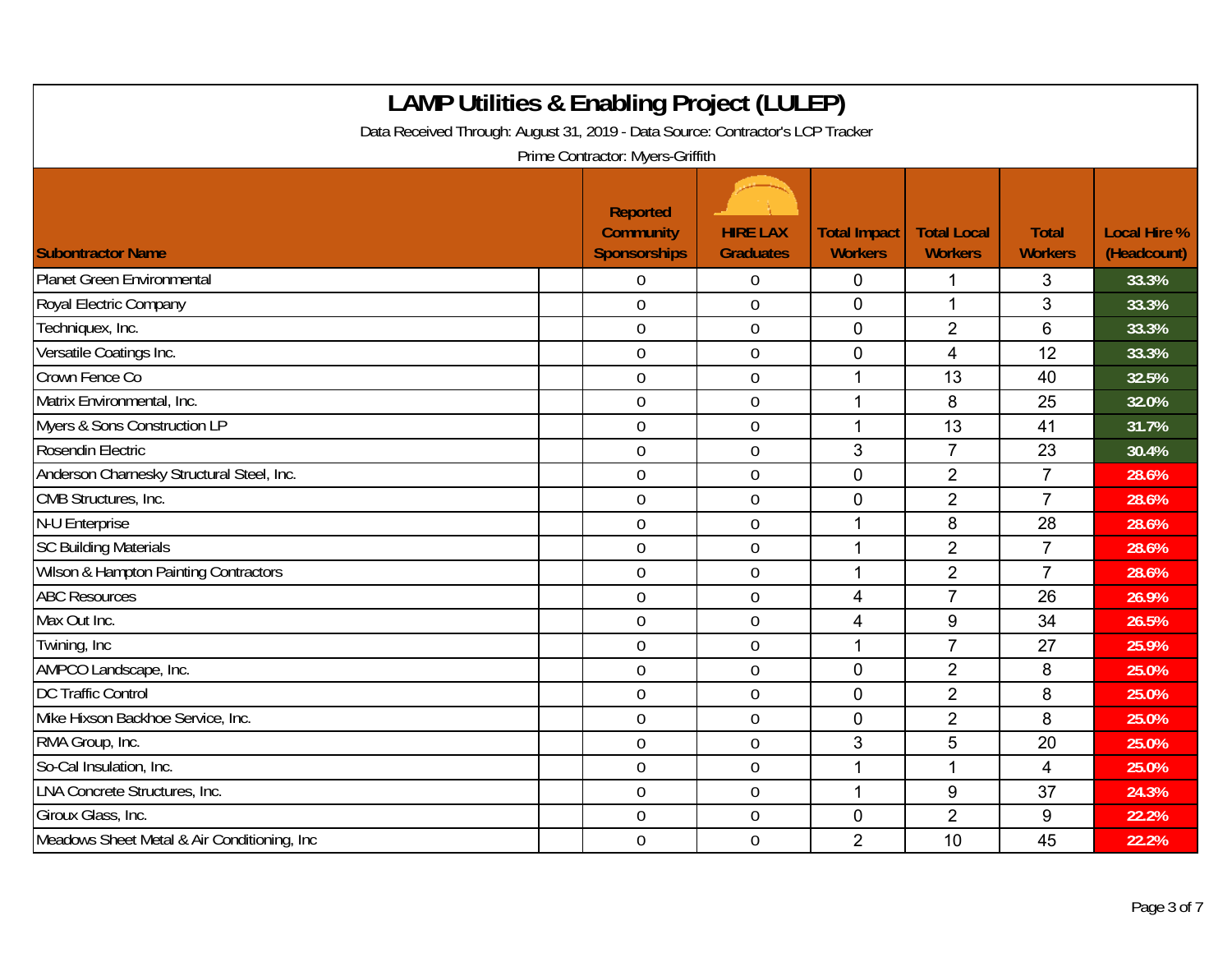| <b>LAMP Utilities &amp; Enabling Project (LULEP)</b><br>Data Received Through: August 31, 2019 - Data Source: Contractor's LCP Tracker<br>Prime Contractor: Myers-Griffith |            |                                                            |                                     |                                       |                                      |                                |                                    |  |
|----------------------------------------------------------------------------------------------------------------------------------------------------------------------------|------------|------------------------------------------------------------|-------------------------------------|---------------------------------------|--------------------------------------|--------------------------------|------------------------------------|--|
| <b>Subontractor Name</b>                                                                                                                                                   |            | <b>Reported</b><br><b>Community</b><br><b>Sponsorships</b> | <b>HIRE LAX</b><br><b>Graduates</b> | <b>Total Impact</b><br><b>Workers</b> | <b>Total Local</b><br><b>Workers</b> | <b>Total</b><br><b>Workers</b> | <b>Local Hire %</b><br>(Headcount) |  |
| Cosco Fire Protection, Inc.                                                                                                                                                |            | 0                                                          | $\boldsymbol{0}$                    | 0                                     | 5                                    | 23                             | 21.7%                              |  |
| Sterndahl Enterprises, Inc.                                                                                                                                                |            | $\overline{0}$                                             | $\overline{0}$                      | $\overline{2}$                        | 6                                    | 28                             | 21.4%                              |  |
| <b>Century Sweeping</b>                                                                                                                                                    |            | $\mathbf 0$                                                | $\boldsymbol{0}$                    | $\mathbf 0$                           | 1                                    | 5                              | 20.0%                              |  |
| Pacific Waterproofing & Restoration, Inc.                                                                                                                                  |            | $\mathbf 0$                                                | $\mathbf 0$                         | 0                                     | 1                                    | 5                              | 20.0%                              |  |
| Penhall Co                                                                                                                                                                 |            | $\overline{0}$                                             | $\overline{0}$                      | $\overline{0}$                        | $\mathbf{1}$                         | 5                              | 20.0%                              |  |
| <b>T&amp;M Construction</b>                                                                                                                                                |            | $\overline{0}$                                             | $\boldsymbol{0}$                    | $\mathbf 0$                           | 1                                    | 5                              | 20.0%                              |  |
| Fehoko Concrete Inc                                                                                                                                                        |            | $\overline{0}$                                             | $\mathbf 0$                         | $\overline{2}$                        | 4                                    | 21                             | 19.0%                              |  |
| Birdi & Associates, Inc.                                                                                                                                                   |            | $\mathbf 0$                                                | $\mathbf 0$                         | $\mathbf 0$                           | 3                                    | 16                             | 18.8%                              |  |
| <b>Chief Engineering</b>                                                                                                                                                   | <b>NEW</b> | $\mathbf 0$                                                | $\boldsymbol{0}$                    | $\mathbf 0$                           | 3                                    | 17                             | 17.6%                              |  |
| Michels Pipeline Construction; a div. of Michels Corporation                                                                                                               |            | $\mathbf 0$                                                | $\mathbf 0$                         | 3                                     | 13                                   | 74                             | 17.6%                              |  |
| Nor Cal Pipeline Services                                                                                                                                                  |            | $\mathbf 0$                                                | $\mathbf 0$                         | 1                                     | $\overline{7}$                       | 40                             | 17.5%                              |  |
| <b>Barneys Hole Digging Service</b>                                                                                                                                        |            | $\mathbf 0$                                                | $\mathbf 0$                         | 3                                     | 10                                   | 58                             | 17.2%                              |  |
| <b>Sully-Miller Contracting Company</b>                                                                                                                                    |            | $\overline{0}$                                             | $\mathbf 0$                         | $\overline{0}$                        | 10                                   | 58                             | 17.2%                              |  |
| Crosstown Electrical & Data, Inc.                                                                                                                                          |            | $\mathbf 0$                                                | $\mathbf 0$                         | $\mathbf 0$                           | $\overline{2}$                       | 12                             | 16.7%                              |  |
| <b>Granstrom Masonry Inc</b>                                                                                                                                               |            | $\mathbf 0$                                                | $\boldsymbol{0}$                    | $\mathbf 0$                           | $\mathbf{1}$                         | 6                              | 16.7%                              |  |
| Smithson Electric, Inc.                                                                                                                                                    |            | $\overline{0}$                                             | $\boldsymbol{0}$                    | 0                                     | $\mathbf{1}$                         | 6                              | 16.7%                              |  |
| Southcoast Acoustical Interiors, Inc.                                                                                                                                      |            | $\overline{0}$                                             | $\mathbf 0$                         | $\mathbf 0$                           | 3                                    | 18                             | 16.7%                              |  |
| Traffic Management Inc.                                                                                                                                                    |            | $\mathbf 0$                                                | $\mathbf 0$                         | $\mathbf 0$                           | 1                                    | 6                              | 16.7%                              |  |
| Util-Locate                                                                                                                                                                |            | $\overline{0}$                                             | $\overline{0}$                      | 1                                     | 1                                    | 6                              | 16.7%                              |  |
| Zefiro Corporation                                                                                                                                                         |            | $\mathbf 0$                                                | $\mathbf 0$                         | 1                                     | 5                                    | 34                             | 14.7%                              |  |
| <b>DRS Rebar Inc</b>                                                                                                                                                       |            | $\mathbf 0$                                                | $\mathbf 0$                         | $\mathbf 0$                           | $\mathbf{1}$                         | $\overline{7}$                 | 14.3%                              |  |
| G&F Concrete Cutting, Inc.                                                                                                                                                 |            | $\mathbf 0$                                                | $\mathbf 0$                         | $\mathbf 0$                           | $\overline{2}$                       | 14                             | 14.3%                              |  |
| 2R Drilling, Inc                                                                                                                                                           |            | $\mathbf 0$                                                | $\mathbf 0$                         | 1                                     | 1                                    | 8                              | 12.5%                              |  |
| Upland Contracting, Inc.                                                                                                                                                   |            | $\overline{0}$                                             | $\mathbf 0$                         | $\mathbf 0$                           | $\mathbf{1}$                         | 8                              | 12.5%                              |  |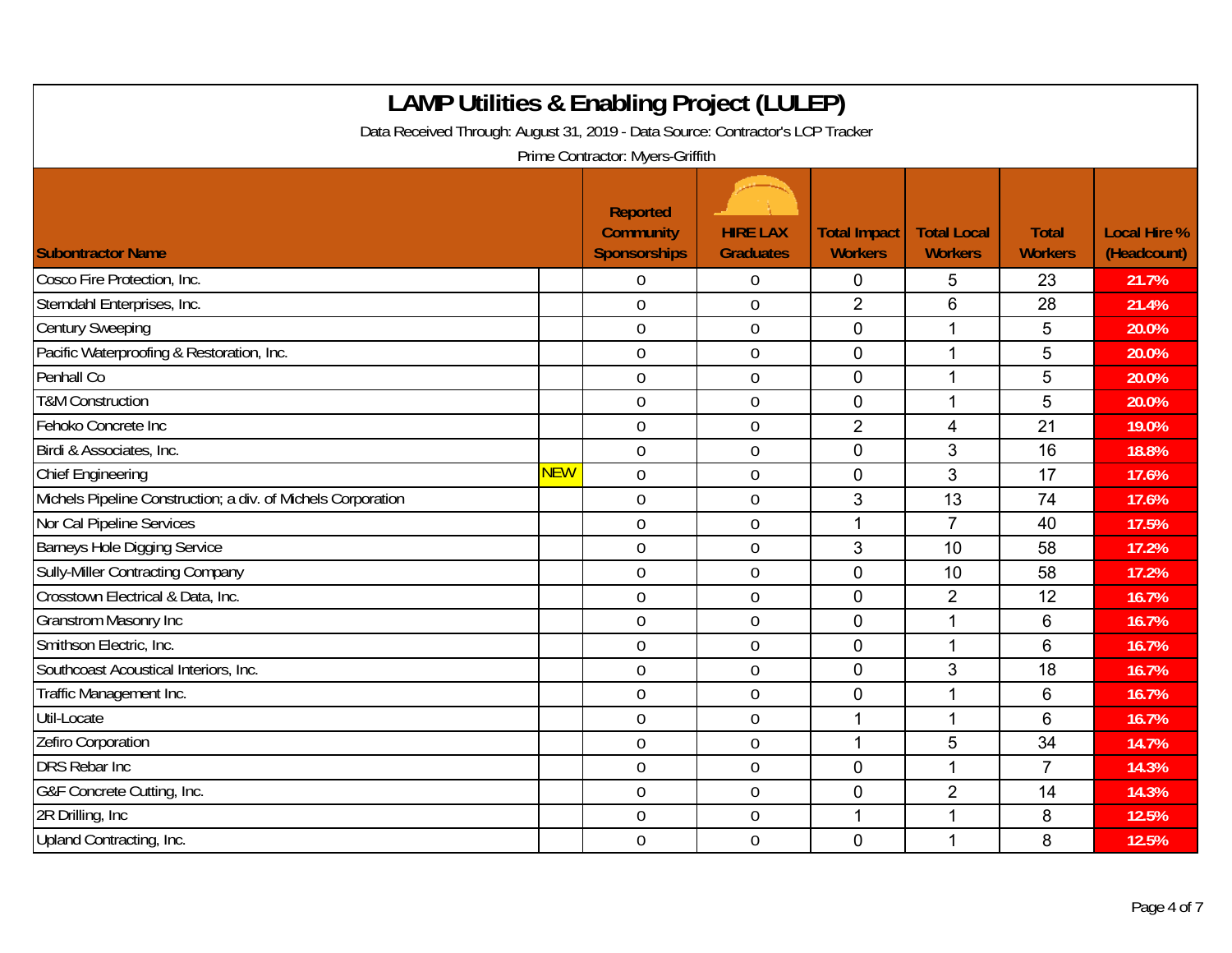| <b>LAMP Utilities &amp; Enabling Project (LULEP)</b><br>Data Received Through: August 31, 2019 - Data Source: Contractor's LCP Tracker<br>Prime Contractor: Myers-Griffith |                                                     |                                     |                                       |                                      |                                |                                    |  |  |
|----------------------------------------------------------------------------------------------------------------------------------------------------------------------------|-----------------------------------------------------|-------------------------------------|---------------------------------------|--------------------------------------|--------------------------------|------------------------------------|--|--|
| <b>Subontractor Name</b>                                                                                                                                                   | <b>Reported</b><br><b>Community</b><br>Sponsorships | <b>HIRE LAX</b><br><b>Graduates</b> | <b>Total Impact</b><br><b>Workers</b> | <b>Total Local</b><br><b>Workers</b> | <b>Total</b><br><b>Workers</b> | <b>Local Hire %</b><br>(Headcount) |  |  |
| G. O. Rodriguez Trucking, Inc.                                                                                                                                             | $\Omega$                                            | $\overline{0}$                      | 0                                     | 5                                    | 41                             | 12.2%                              |  |  |
| Los Angeles Signal Construction, Inc.                                                                                                                                      | $\mathbf 0$                                         | $\mathbf 0$                         | 0                                     | 1                                    | 9                              | 11.1%                              |  |  |
| R.J. Lalonde, Inc.                                                                                                                                                         | $\overline{0}$                                      | $\boldsymbol{0}$                    | 1                                     | 1                                    | 9                              | 11.1%                              |  |  |
| Ferreira Construction Co, Inc.                                                                                                                                             | $\overline{0}$                                      | $\overline{0}$                      | 1                                     | 5                                    | 46                             | 10.9%                              |  |  |
| Bali Construction, Inc.                                                                                                                                                    | $\overline{0}$                                      | $\overline{0}$                      | $\mathbf 1$                           | 3                                    | 28                             | 10.7%                              |  |  |
| All American Asphalt                                                                                                                                                       | $\mathbf 0$                                         | $\mathbf 0$                         | $\overline{4}$                        | 11                                   | 148                            | 7.4%                               |  |  |
| Crane Rental Service, Inc.                                                                                                                                                 | $\overline{0}$                                      | $\mathbf 0$                         | $\mathbf 1$                           | 1                                    | 14                             | 7.1%                               |  |  |
| AD Improvements Inc                                                                                                                                                        | $\overline{0}$                                      | $\overline{0}$                      | $\overline{0}$                        | $\Omega$                             | 3                              | 0.0%                               |  |  |
| Anglemyer Crane Rental                                                                                                                                                     | $\mathbf 0$                                         | $\boldsymbol{0}$                    | 0                                     | $\mathbf 0$                          | 1                              | 0.0%                               |  |  |
| Asphalt, Fabric & Engineering, Inc.                                                                                                                                        | $\overline{0}$                                      | $\overline{0}$                      | $\mathbf 0$                           | $\mathbf 0$                          | 3                              | 0.0%                               |  |  |
| B & D Equipment Rental, Inc.                                                                                                                                               | $\overline{0}$                                      | $\overline{0}$                      | $\overline{0}$                        | $\Omega$                             | $\overline{4}$                 | 0.0%                               |  |  |
| BC Rentals, Inc. dba BC Traffic Specialist                                                                                                                                 | $\mathbf 0$                                         | $\boldsymbol{0}$                    | 0                                     | 0                                    | $\overline{2}$                 | 0.0%                               |  |  |
| Bragg Crane Service (sub to Comet Electric)                                                                                                                                | $\overline{0}$                                      | $\overline{0}$                      | $\mathbf 0$                           | $\mathbf 0$                          | 3                              | 0.0%                               |  |  |
| Burros Backhoe Service, LLC                                                                                                                                                | $\overline{0}$                                      | $\overline{0}$                      | 0                                     | $\overline{0}$                       | $\overline{2}$                 | 0.0%                               |  |  |
| C Below Inc                                                                                                                                                                | $\boldsymbol{0}$                                    | $\boldsymbol{0}$                    | 0                                     | $\mathbf 0$                          | 12                             | 0.0%                               |  |  |
| C.M. Peich, Inc.                                                                                                                                                           | $\overline{0}$                                      | $\mathbf 0$                         | $\mathbf 0$                           | $\mathbf 0$                          | $\overline{7}$                 | 0.0%                               |  |  |
| Calmex Engineering, Inc.                                                                                                                                                   | $\overline{0}$                                      | $\overline{0}$                      | 0                                     | $\mathbf 0$                          | 1                              | 0.0%                               |  |  |
| Cell-Crete Corporation                                                                                                                                                     | $\overline{0}$                                      | $\boldsymbol{0}$                    | 0                                     | $\mathbf 0$                          | 3                              | 0.0%                               |  |  |
| CGO Construction Company, Inc.                                                                                                                                             | $\mathbf 0$                                         | $\mathbf 0$                         | $\mathbf 0$                           | $\mathbf 0$                          | 3                              | 0.0%                               |  |  |
| Cindy Trump, Inc., DBA Lindys Cold Planing                                                                                                                                 | $\overline{0}$                                      | $\mathbf 0$                         | 0                                     | $\mathbf 0$                          | 8                              | 0.0%                               |  |  |
| Commercial Scaffolding of CA, Inc.                                                                                                                                         | $\mathbf 0$                                         | $\overline{0}$                      | 0                                     | $\mathbf 0$                          | $\overline{4}$                 | 0.0%                               |  |  |
| <b>Connor Concrete Cutting and Coring</b>                                                                                                                                  | $\mathbf 0$                                         | $\overline{0}$                      | $\mathbf 0$                           | $\mathbf 0$                          | 8                              | 0.0%                               |  |  |
| Cornerstone Demolition Corp.                                                                                                                                               | $\mathbf 0$                                         | $\mathbf 0$                         | 0                                     | $\overline{0}$                       | 8                              | 0.0%                               |  |  |
| Dayton Certified Welding, Inc.                                                                                                                                             | $\overline{0}$                                      | $\mathbf 0$                         | 0                                     | $\mathbf 0$                          | $\overline{2}$                 | 0.0%                               |  |  |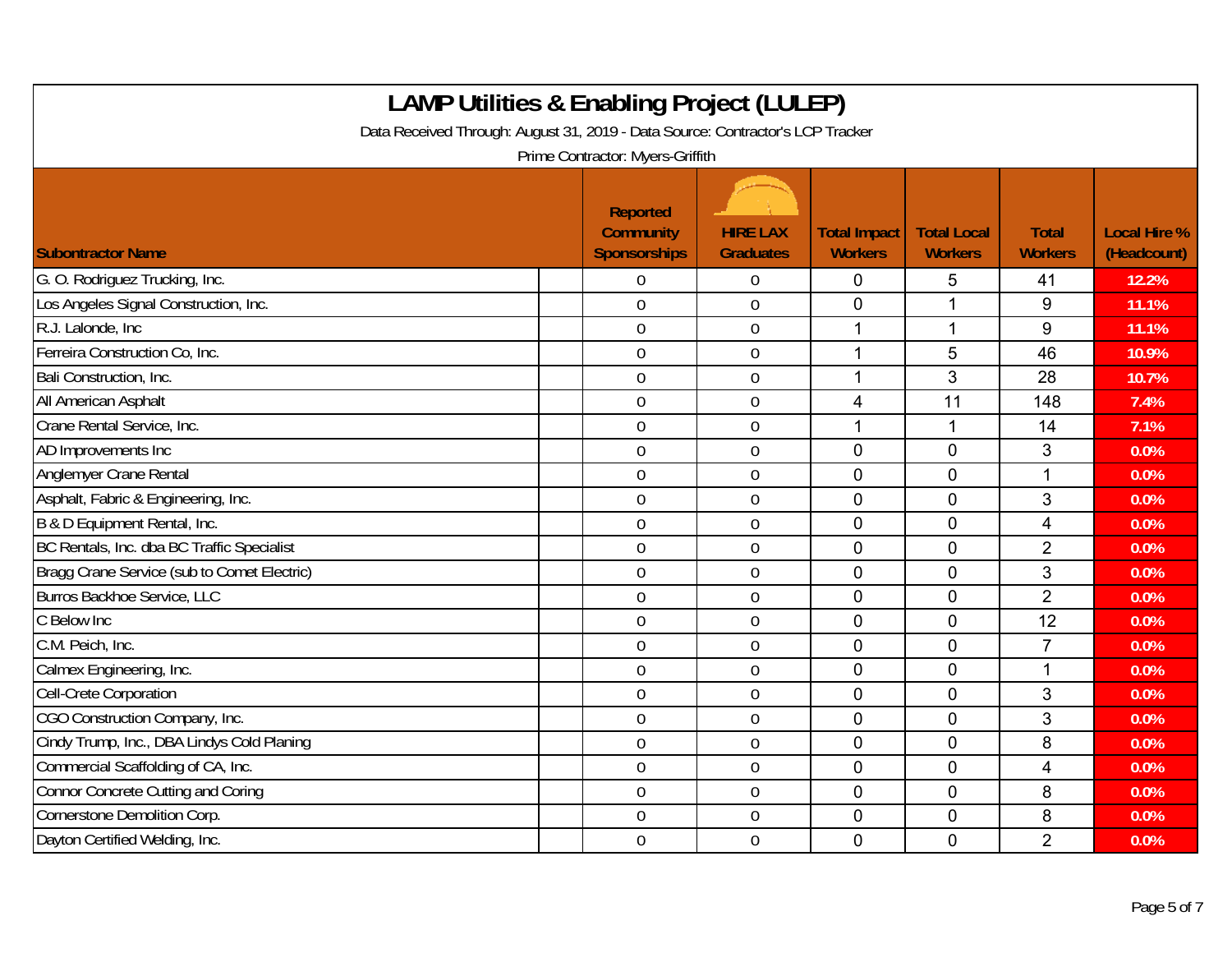| <b>LAMP Utilities &amp; Enabling Project (LULEP)</b><br>Data Received Through: August 31, 2019 - Data Source: Contractor's LCP Tracker |                                                     |                                     |                                       |                                      |                                |                                    |  |  |  |
|----------------------------------------------------------------------------------------------------------------------------------------|-----------------------------------------------------|-------------------------------------|---------------------------------------|--------------------------------------|--------------------------------|------------------------------------|--|--|--|
| Prime Contractor: Myers-Griffith                                                                                                       |                                                     |                                     |                                       |                                      |                                |                                    |  |  |  |
| <b>Subontractor Name</b>                                                                                                               | Reported<br><b>Community</b><br><b>Sponsorships</b> | <b>HIRE LAX</b><br><b>Graduates</b> | <b>Total Impact</b><br><b>Workers</b> | <b>Total Local</b><br><b>Workers</b> | <b>Total</b><br><b>Workers</b> | <b>Local Hire %</b><br>(Headcount) |  |  |  |
| DeepScan, Inc.                                                                                                                         | $\overline{0}$                                      | 0                                   | $\mathbf 0$                           | $\mathbf 0$                          | 4                              | 0.0%                               |  |  |  |
| DJS General Contracting, Inc.                                                                                                          | $\overline{0}$                                      | $\overline{0}$                      | 0                                     | $\Omega$                             | 5                              | 0.0%                               |  |  |  |
| <b>Fastrack Rentals Inc.</b>                                                                                                           | $\mathbf 0$                                         | $\boldsymbol{0}$                    | 0                                     | $\mathbf 0$                          | $\mathbf{1}$                   | 0.0%                               |  |  |  |
| Fine Grade Equipment, Inc.                                                                                                             | $\boldsymbol{0}$                                    | $\boldsymbol{0}$                    | $\mathbf 0$                           | $\mathbf 0$                          | $6\phantom{1}$                 | 0.0%                               |  |  |  |
| Gregg Drilling & Testing, Inc.                                                                                                         | $\mathbf 0$                                         | $\mathbf 0$                         | 0                                     | $\overline{0}$                       | 5                              | 0.0%                               |  |  |  |
| <b>Ground Penetrating Radar</b>                                                                                                        | $\mathbf 0$                                         | $\boldsymbol{0}$                    | $\overline{0}$                        | $\overline{0}$                       | 3                              | 0.0%                               |  |  |  |
| H.D. Construction Equipment, Inc.                                                                                                      | $\mathbf 0$                                         | $\mathbf 0$                         | $\overline{0}$                        | $\overline{0}$                       | $\overline{7}$                 | 0.0%                               |  |  |  |
| <b>Hydraulic Cranes LLC</b>                                                                                                            | $\mathbf 0$                                         | $\mathbf 0$                         | $\overline{0}$                        | $\overline{0}$                       | 1                              | 0.0%                               |  |  |  |
| Jim Painter Controls, Inc.                                                                                                             | $\mathbf 0$                                         | $\mathbf 0$                         | 0                                     | $\overline{0}$                       | $\mathbf{1}$                   | 0.0%                               |  |  |  |
| Johnson's Tree Service                                                                                                                 | $\boldsymbol{0}$                                    | $\boldsymbol{0}$                    | $\mathbf 0$                           | $\mathbf 0$                          | $\overline{2}$                 | 0.0%                               |  |  |  |
| Kato Landscape, Inc.                                                                                                                   | $\mathbf 0$                                         | $\mathbf 0$                         | 0                                     | $\overline{0}$                       | 6                              | 0.0%                               |  |  |  |
| Lucas Builders, Inc.                                                                                                                   | $\mathbf 0$                                         | $\mathbf 0$                         | 0                                     | $\mathbf 0$                          | 8                              | 0.0%                               |  |  |  |
| Merli Concrete Pumping                                                                                                                 | $\overline{0}$                                      | $\mathbf 0$                         | 0                                     | $\mathbf 0$                          | $\overline{2}$                 | 0.0%                               |  |  |  |
| Newman Backhoe Service, Inc.                                                                                                           | $\overline{0}$                                      | $\mathbf 0$                         | 0                                     | $\mathbf 0$                          | 13                             | 0.0%                               |  |  |  |
| Pavement Recycling Systems                                                                                                             | $\overline{0}$                                      | $\mathbf 0$                         | $\overline{0}$                        | $\overline{0}$                       | 10                             | 0.0%                               |  |  |  |
| PCI                                                                                                                                    | $\overline{0}$                                      | $\boldsymbol{0}$                    | 0                                     | $\mathbf 0$                          | 22                             | 0.0%                               |  |  |  |
| Pipe Tec Inc                                                                                                                           | $\mathbf 0$                                         | $\mathbf 0$                         | 0                                     | $\overline{0}$                       | 3                              | 0.0%                               |  |  |  |
| Pre-Con                                                                                                                                | $\overline{0}$                                      | $\mathbf 0$                         | 0                                     | $\overline{0}$                       | 3                              | 0.0%                               |  |  |  |
| Savala Equipment Company                                                                                                               | $\mathbf 0$                                         | $\mathbf 0$                         | 0                                     | $\overline{0}$                       | 3                              | 0.0%                               |  |  |  |
| Site Solution Services, Inc.                                                                                                           | $\mathbf 0$                                         | $\boldsymbol{0}$                    | $\mathbf 0$                           | $\overline{0}$                       | 1                              | 0.0%                               |  |  |  |
| Skaggs Concrete Cutting Inc                                                                                                            | $\overline{0}$                                      | $\mathbf 0$                         | 0                                     | $\overline{0}$                       | $\mathbf{1}$                   | 0.0%                               |  |  |  |
| Telfer Pavement Technologies, LLC                                                                                                      | $\overline{0}$                                      | $\mathbf 0$                         | 0                                     | $\overline{0}$                       | 10                             | 0.0%                               |  |  |  |
| Torrent Resources CA, Inc.                                                                                                             | $\boldsymbol{0}$                                    | $\boldsymbol{0}$                    | 0                                     | $\mathbf 0$                          | 10                             | 0.0%                               |  |  |  |
| V&E Tree Service, Inc.                                                                                                                 | $\overline{0}$                                      | $\mathbf 0$                         | 0                                     | $\mathbf 0$                          | 5                              | 0.0%                               |  |  |  |